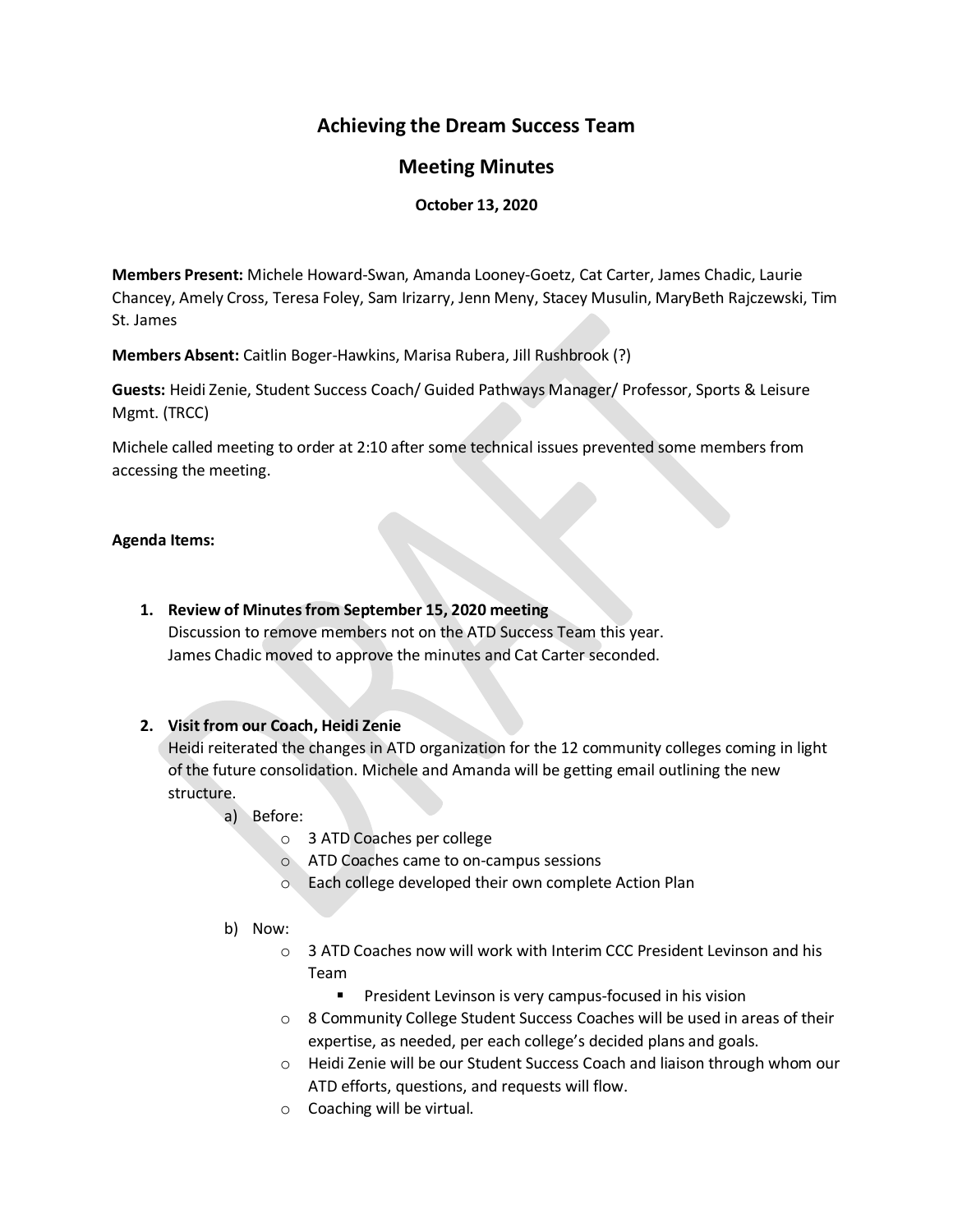- o Asnuntuck was asked to only complete first three sections of the ATD Action Plan
- o System Office will provide information on overall System priorities (e.g., equity, data use)
- o Each college/campus will continue to prioritize their own goals and continue working on their own ATD Plan implementation
	- AAC ATD Success Team must priorize 1-5 "buckets" or categories of goals with actionable objectives and rationales for each
	- Heidi Zenie will then bring these to the 8 Student Success Coaches to determine the best match for our coaching needs
- o Funding is not finalized, but Heidi will bring budget requests back to Greg DeSantis, System Director of Student Success
	- This is why strong rationales are important

### **3. Action Plan Submission**

Amanda Looney-Goetz reported that ACC's ATD Action Plan was submitted on September 30, 2020. The System Office will use all twelve college's plans to develop a system-wide plan, but as Heidi Zenie said, each college/campus will have some autonomy.

Our challenge: ACC's plan is very long. We need to prioritize.

#### **4. Equity Statement**

Michele Howard-Swan reported that our developed Equity Statement was brought to the last Faculty Council meeting on October 2, 2020. Council wanted more time to review and consider.

Michele will seek the statement's approval at the next Faculty Council meeting on November 6th  $(1<sup>st</sup> Friday in November)$  and then will bring it to the ACC College Council.

### **5. ATD DREAM Scholar Program**

Michele Howard-Swan and Amely Cross described an opportunity to nominate 1-2 ACC students to apply for a chance to attend the DREAM 2021 conference. This is a way we can integrate the student voice and experience into our ATD efforts.

Criteria include leadership, perseverance, motivation, resilience, and commitment to making a difference in communities.

Students must be nominated by their schools and a DREAM Scholar application submitted by that college's ATD lead by November 16, 2020. Only 6-7 are chosen each year to attend the conference.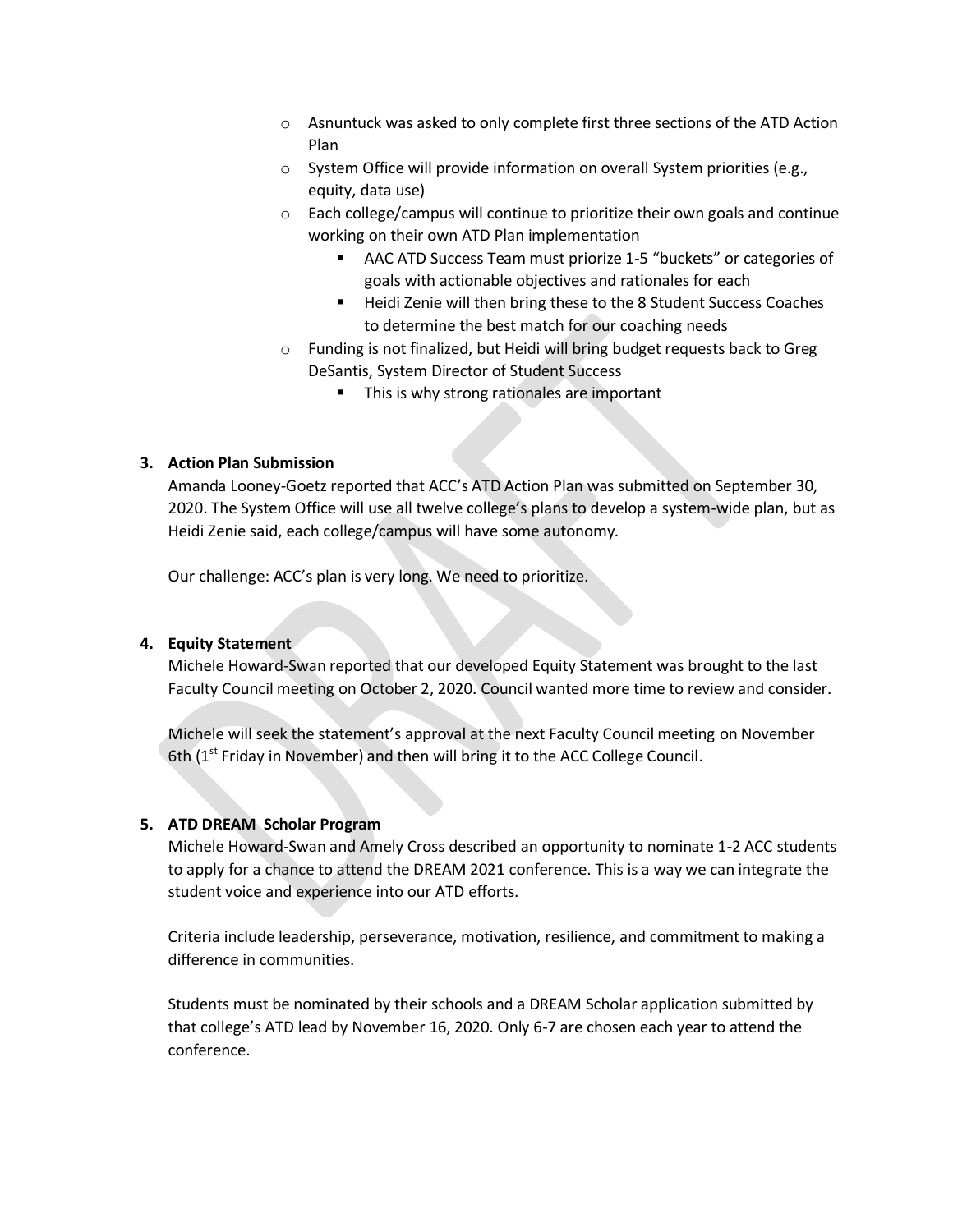It was suggested ATD Success Team members go on the website to learn more about the program and past recipients. (e.g., "I am…" poems)

The Team decided that we would like to submit a ACC student for application to the program and discussed process and potential criteria.

- Michele Howard-Swan has reached out to the Foundation about monetary award that could be associated with this and will follow up with Keith.
- Faculty will be invited to submit nominations on a brief form
	- Michele Howard-Swan will develop
- Nominated students will submit an ACC Dream Scholar application that will mirror the ATD Dream scholar application and also include academic standing.
	- Faculty Team members including Sam Irizarry, James Chadic, and Laurie Chancey proposed having GPA criteria.
	- Tim St. James, Stacey Musulin, and Laurie Chancey discussed limitations of GPA as measure of student success.
	- Michele Howard-Swan and Nomination Committee will develop this ACC Dream application
- The Nomination Committee will determine which student will be submitted. Criteria will need to be developed by the Committee. Members are:
	- Tim St. James
	- MaryBeth Rajczewski
	- Stacey Musulin
	- Amely Cross
- Michele Howard-Swan will complete official online DREAM Scholar application

## **6. ATD "Buckets"**

Amanda and Michele presented a PowerPoint of their initial review of Section 3 of ACC's submitted ATD Action Plan. These included the following categories. Amanda will send the PPT to the Team (see these slides for all that was discussed).

- Bucket 1: DATA
	- Which on-boarding activities increase success? Should these be mandatory?
	- How can we use COVID19 survey to plan for Spring & Fall 2021?
	- Does taking gateway English and Math courses in first year increase success?
	- Look at First-Time-In-Class and other early momentum metrics
	- Why do students withdraw from classes? Should we have process for total withdrawal?
	- Can Data Team meet to review Guided Pathways KPI data prior to next meeting?
	- Recommend Data Dashboard to focus outreach to those most at-risk